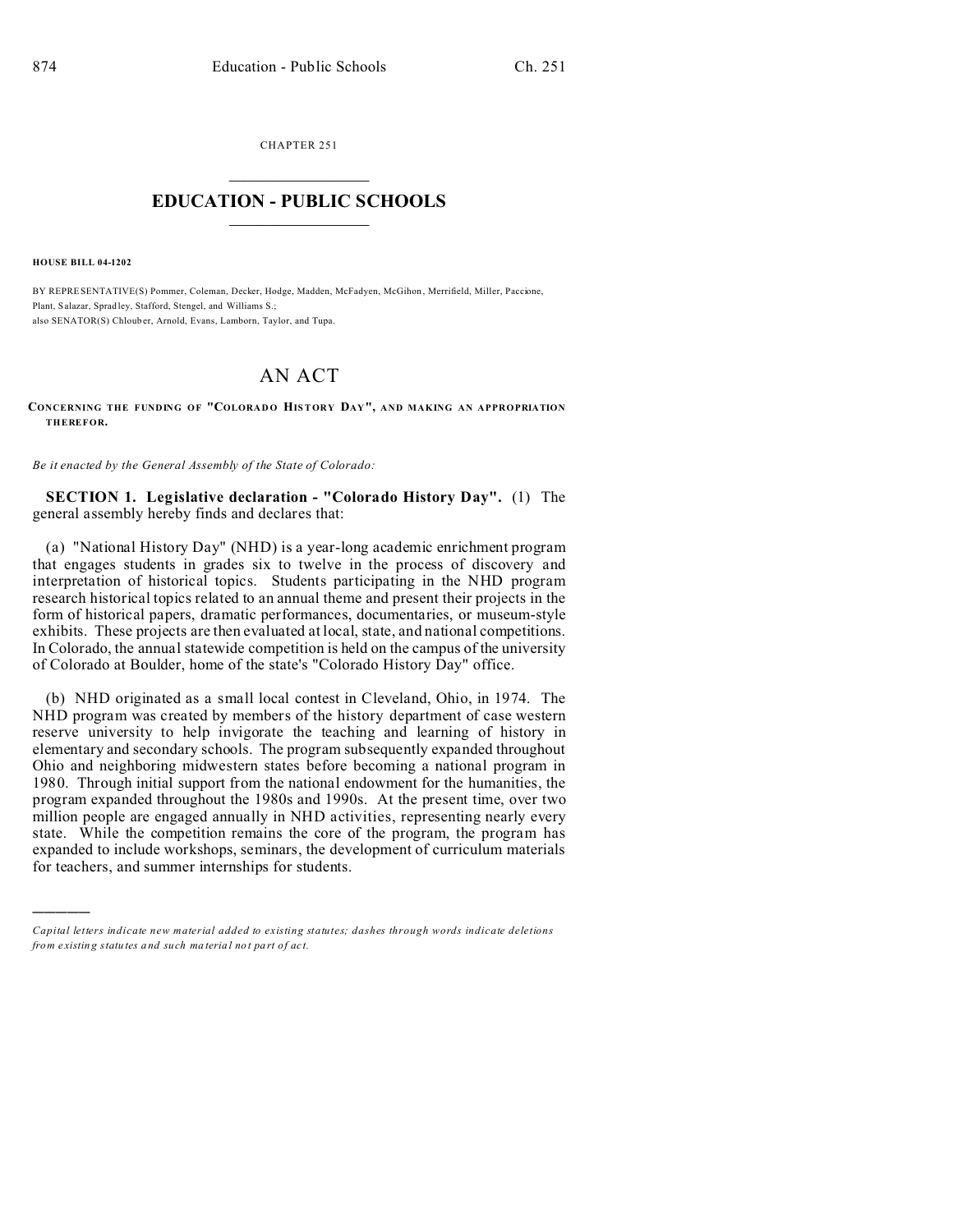(c) Thousands of people across our nation support the NHD program by serving as contest judges, workshop presenters, mentors, and advisors to students. Many individuals based at colleges and universities, historical agencies, and educational organizations support the program by serving as state and district coordinators, directing programs in their areas.

(d) The NHD program serves as an important vehicle to teach students important literacy skills and to engage them in the use and understanding of museum and library resources. The program inspires students to study local history and challenges them to expand their thinking and to apply their knowledge of local events to the national or international scene. The program also teaches students to become technologically literate through the use of computer and internet research methods and through the application of technologically advanced methods to their presentations. The program teaches young students the writing, analytical, and reading comprehension skills that provide the foundation for adult success, regardless of their career path.

(e) For more than twenty-five years, the NHD program has promoted systemic educational reform related to the teaching and learning of history in America's schools. The combination of creativity and scholarship built into the program anticipated current educational reforms, making the program a model of performance-based learning.

(f) "Colorado History Day" (CHD) is the Colorado state affiliate of NHD.

(g) For over twenty years, CHD has been hosted and sponsored by the university of Colorado at Boulder. As a result of funding cuts realized by the state university system, the university administration has reduced the funds that support CHD by thirty-five to fifty percent for the fiscal year commencing July 2003.

(2) The general assembly further finds and declares that:

(a) Without additional state funding, the CHD program may be discontinued, thereby depriving thousands of school children in Colorado of the opportunity to participate in the program and to obtain the many benefits such participation provides for them, their schools, and communities.

(b) Section 22-1-104, Colorado Revised Statutes, makes it a requirement of state law that the history and civil government of the state of Colorado and of the United States be taught in all public schools of this state. The CHD program implements and fulfills this statutory requirement for many of Colorado's elementary and secondary schoolchildren.

(3) The general assembly intends by this act to require the Colorado department of education to assist the school districts of this state in offering on a long-term basis an academic enrichment program, whether in the form of CHD or a comparable program, that engages elementary and secondary students in the process of discovery and interpretation of historical topics. Such assistance creates the foundation for the long-term success and preservation of the CHD program.

**SECTION 2.** 22-1-104, Colorado Revised Statutes, is amended BY THE